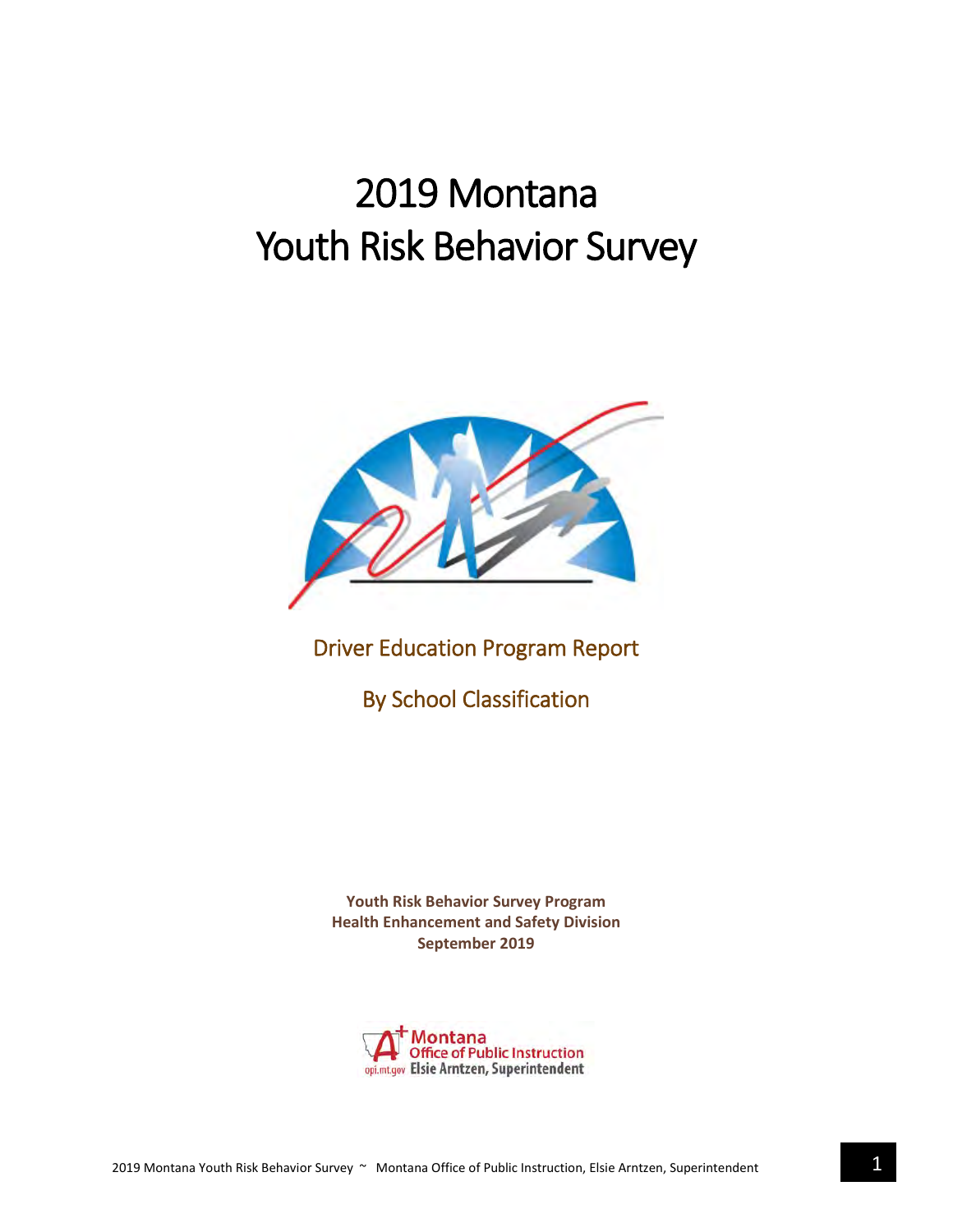#### Report Purpose

The purpose of this report was to analyze data from the vehicle-related questions asked on the 2019 Montana Youth Risk Behavior Survey; using the variables of school classification (Urban/AA, Class A, B and C) and whether or not the school offers a Driver Education program to determine variances in health risk behaviors.

|                                                                             | Schools with a Driver<br><b>Education Program</b> |      |      |      | Schools without a Driver<br><b>Education Program</b> |        |      |             |
|-----------------------------------------------------------------------------|---------------------------------------------------|------|------|------|------------------------------------------------------|--------|------|-------------|
|                                                                             | Urban                                             |      |      |      | Urban                                                |        |      |             |
| <b>Topic/Percentage of students</b>                                         | AA                                                | A    | B    | C    | AA                                                   | A      | B    | $\mathsf C$ |
| Always wore a seat belt when riding in a<br>vehicle                         | 62.2                                              | 48.0 | 44.3 | 39.6 | 57.0                                                 | $\ast$ | 20.7 | 30.9        |
| Never or rarely wore a seat belt when<br>riding in a vehicle                | 5.4                                               | 7.8  | 10.7 | 10.6 | 9.5                                                  | $\ast$ | 19.0 | 14.1        |
| Always wore a seat belt when driving a<br>vehicle                           | 78.8                                              | 66.2 | 61.9 | 55.1 | 72.3                                                 | $\ast$ | 44.7 | 46.6        |
| Never or rarely wore a seat belt when<br>driving a vehicle                  | 4.5                                               | 9.7  | 10.4 | 10.2 | 6.3                                                  | $\ast$ | 14.6 | 9.7         |
| Rode with a driver who had been drinking<br>alcohol/past 30 days            | 20.0                                              | 18.6 | 19.2 | 20.0 | 11.6                                                 | $\ast$ | 27.8 | 19.6        |
| Drove when they had been drinking<br>alcohol/past 30 days                   | 9.8                                               | 7.9  | 8.8  | 9.5  | 3.5                                                  | $\ast$ | 19.1 | 6.8         |
| Texted or e-mailed while driving/past 30<br>days                            | 58.5                                              | 55.1 | 53.9 | 54.2 | 60.4                                                 | $\ast$ | 35.5 | 50.0        |
| Used the Internet or Apps on their cell<br>phone while driving/past 30 days | 50.3                                              | 48.9 | 47.1 | 46.5 | 54.4                                                 | $\ast$ | 42.3 | 43.4        |

\*No students from Class A schools were in this subset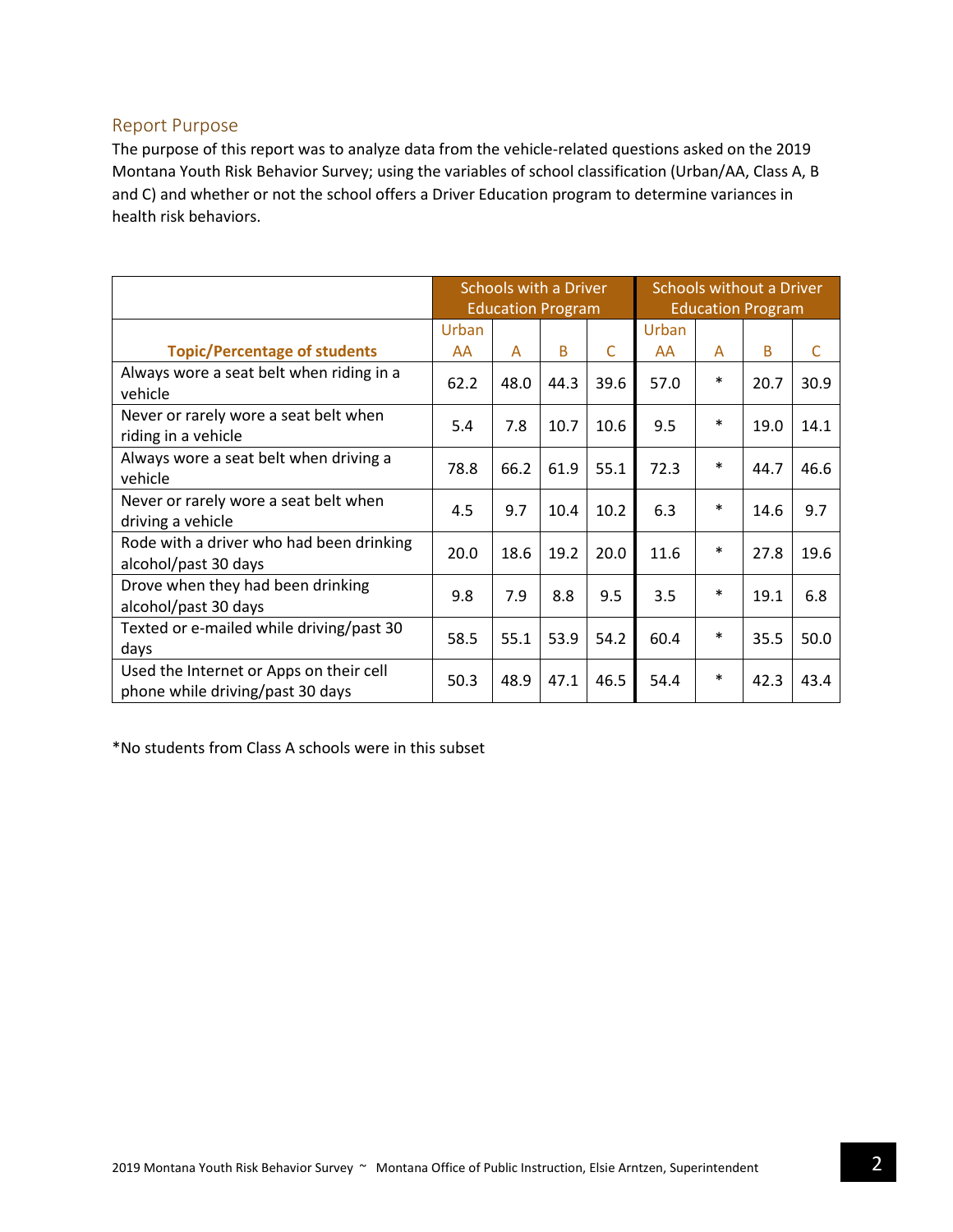



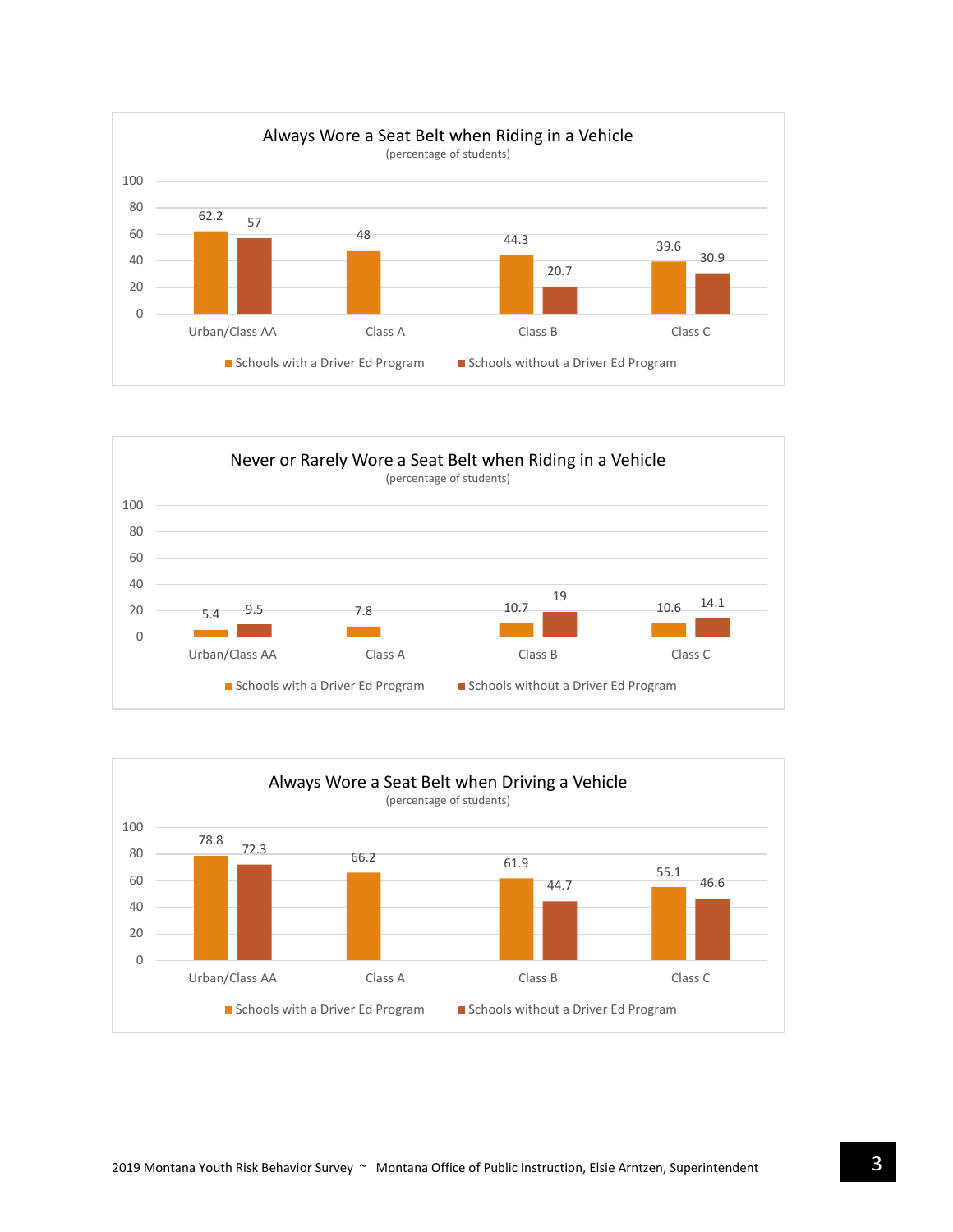## *Behavior-Specific Graphs*





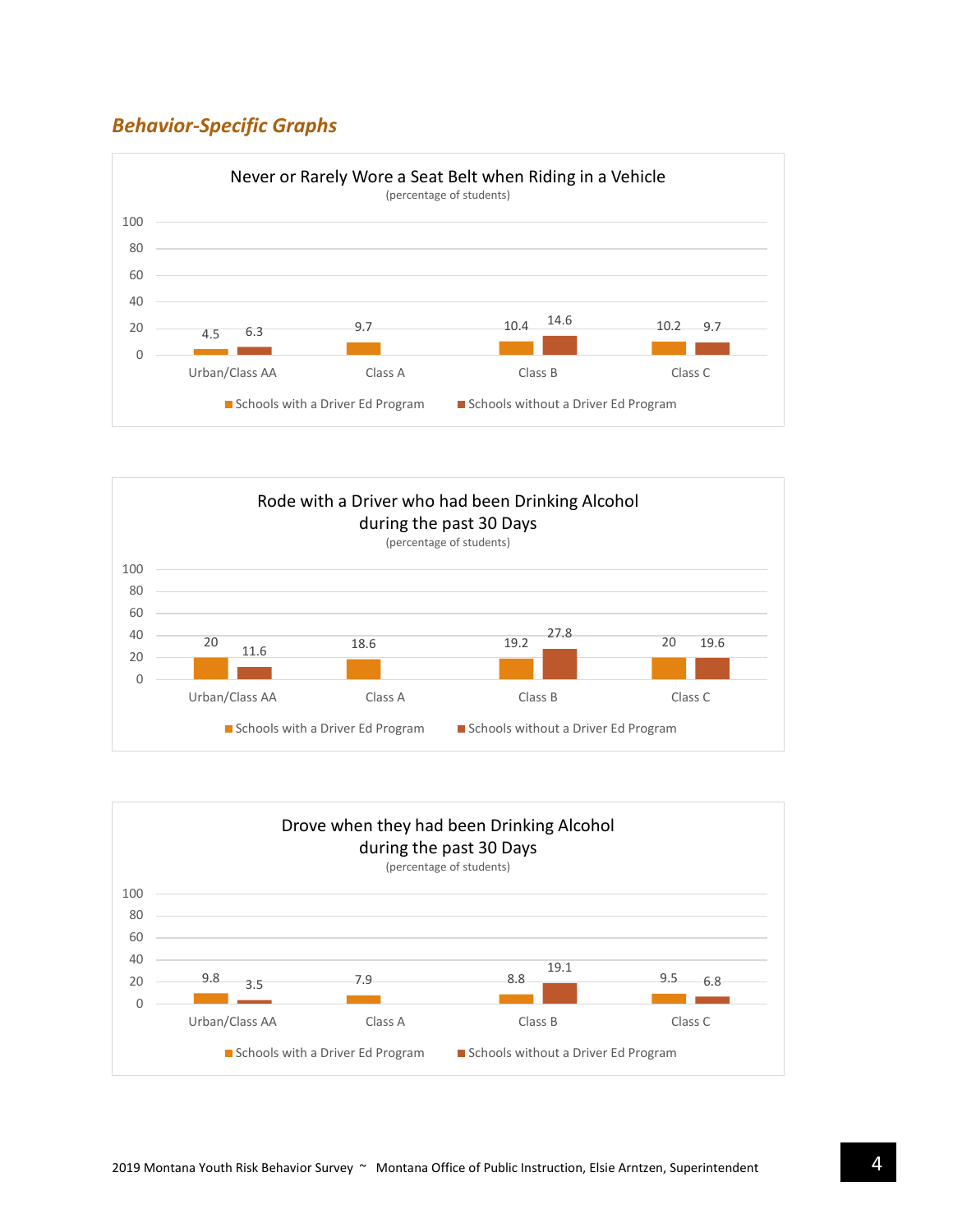

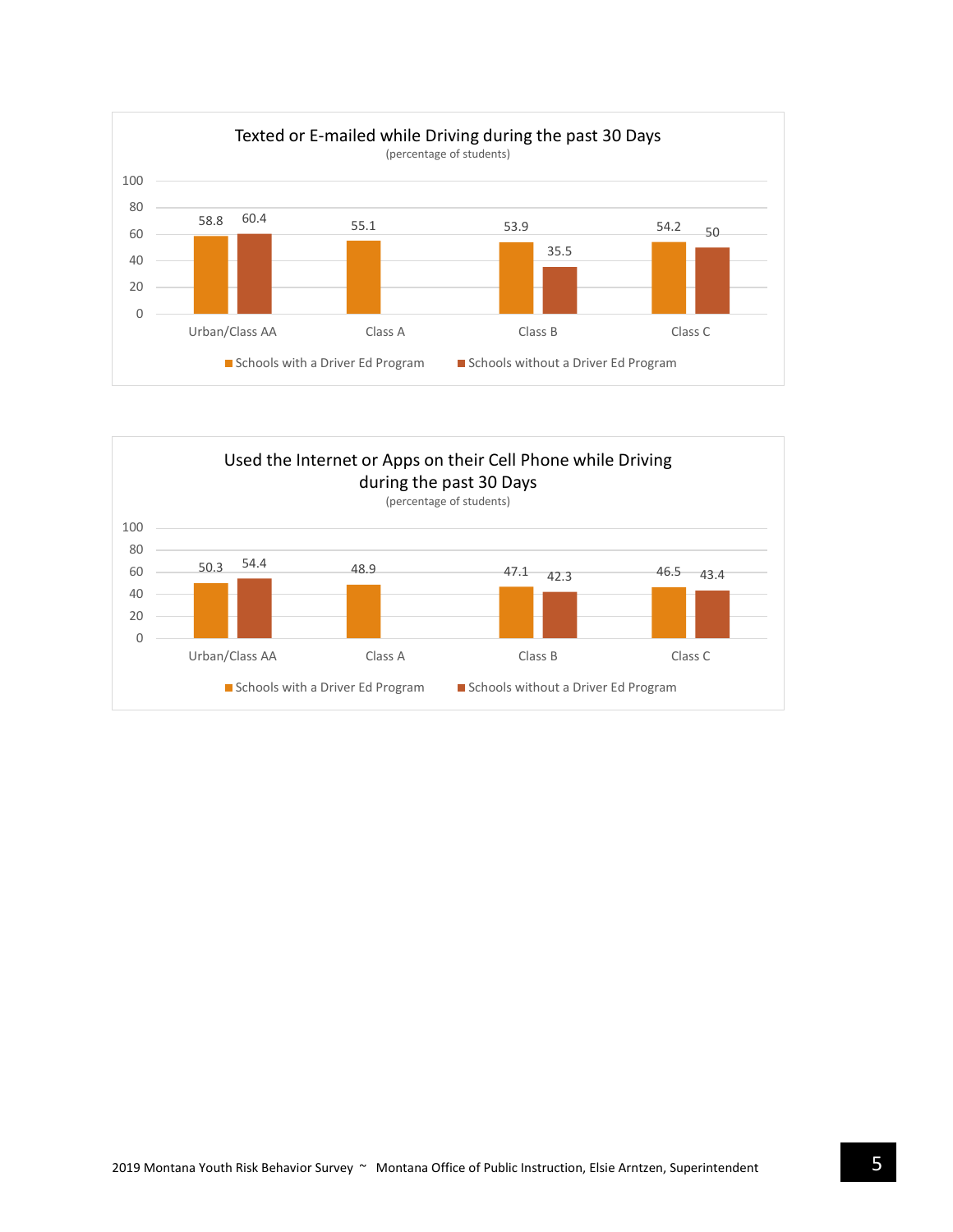## *Class-Specific Graphs*



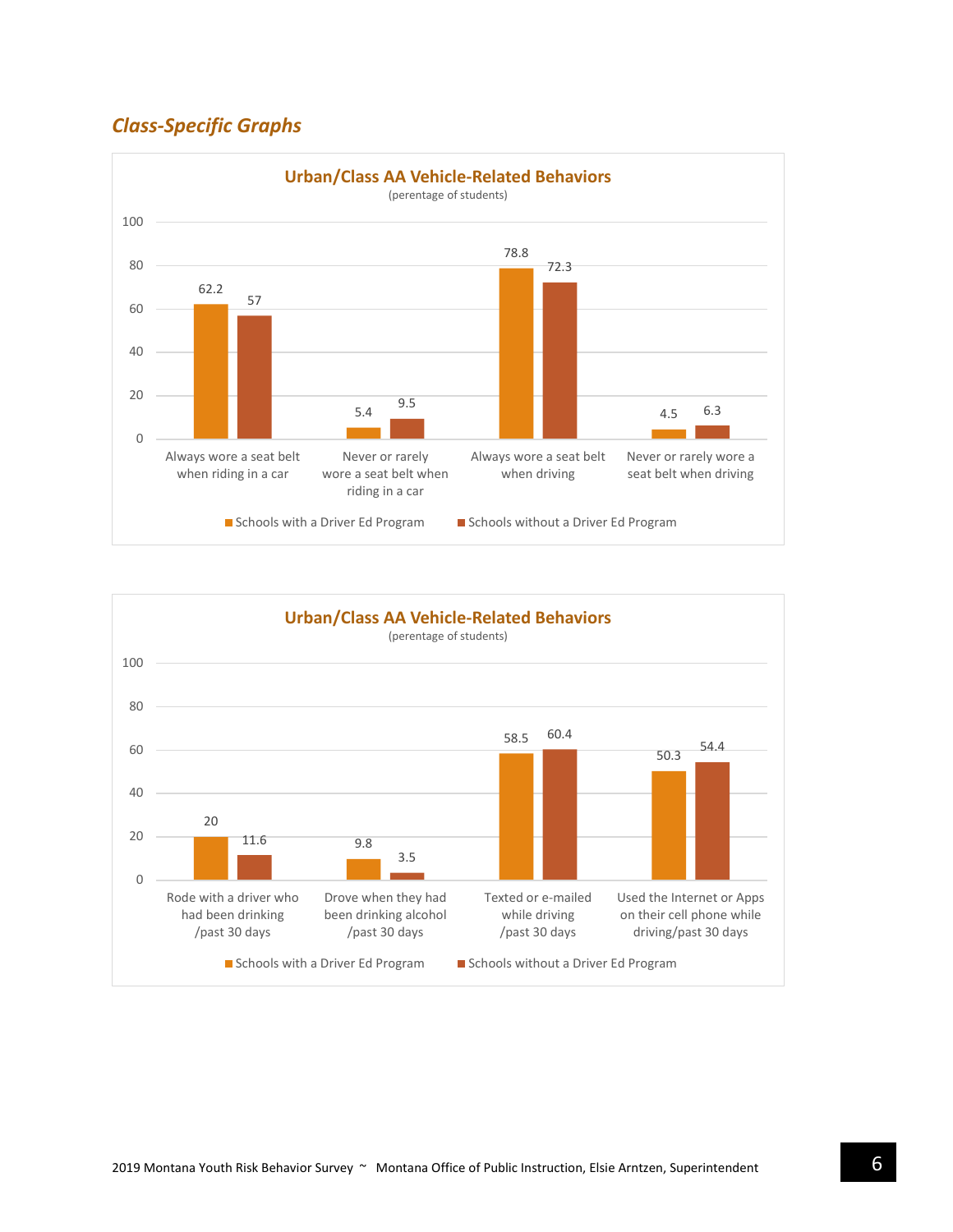



"0" value data indicates there were no students from Class A schools in this subset.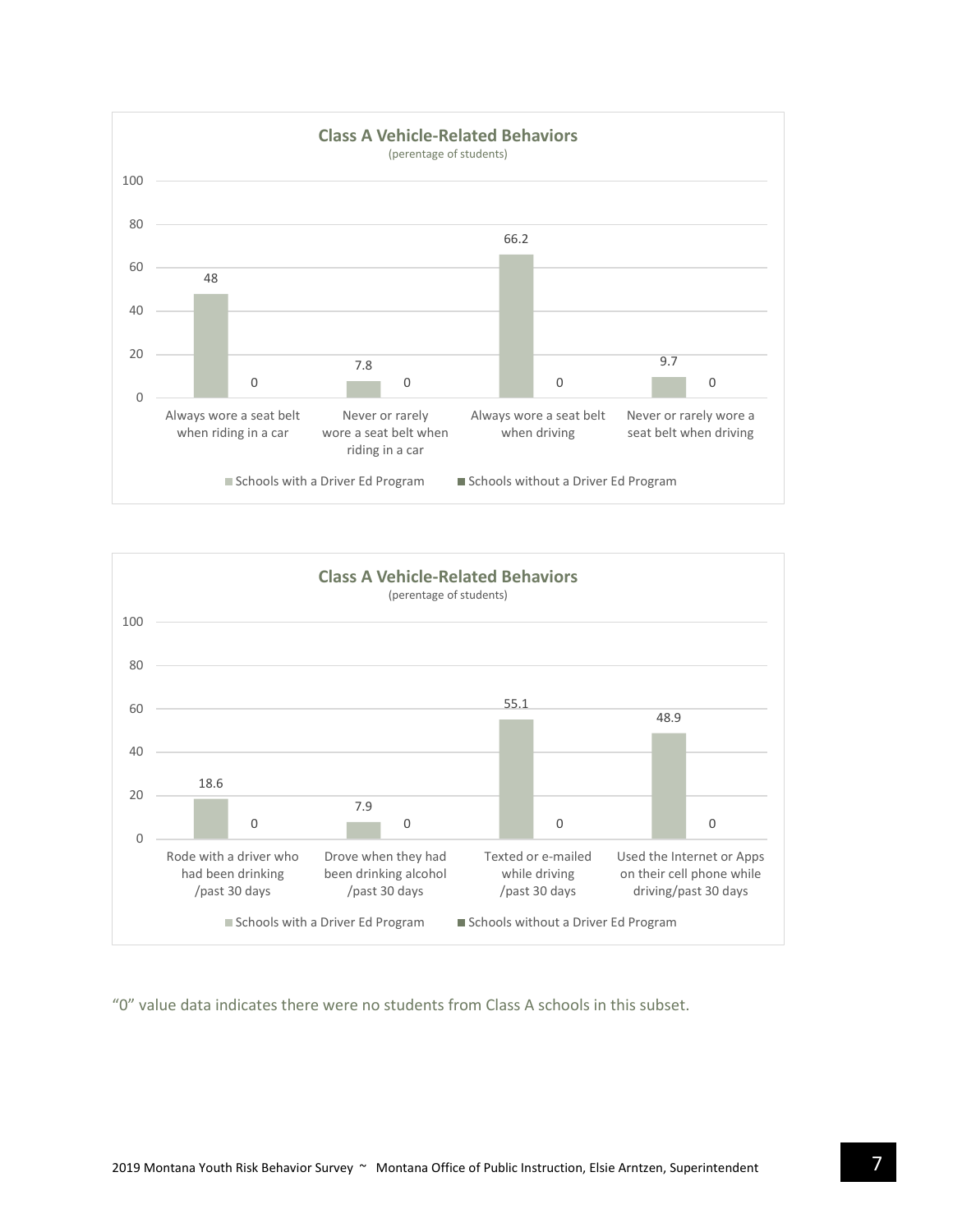

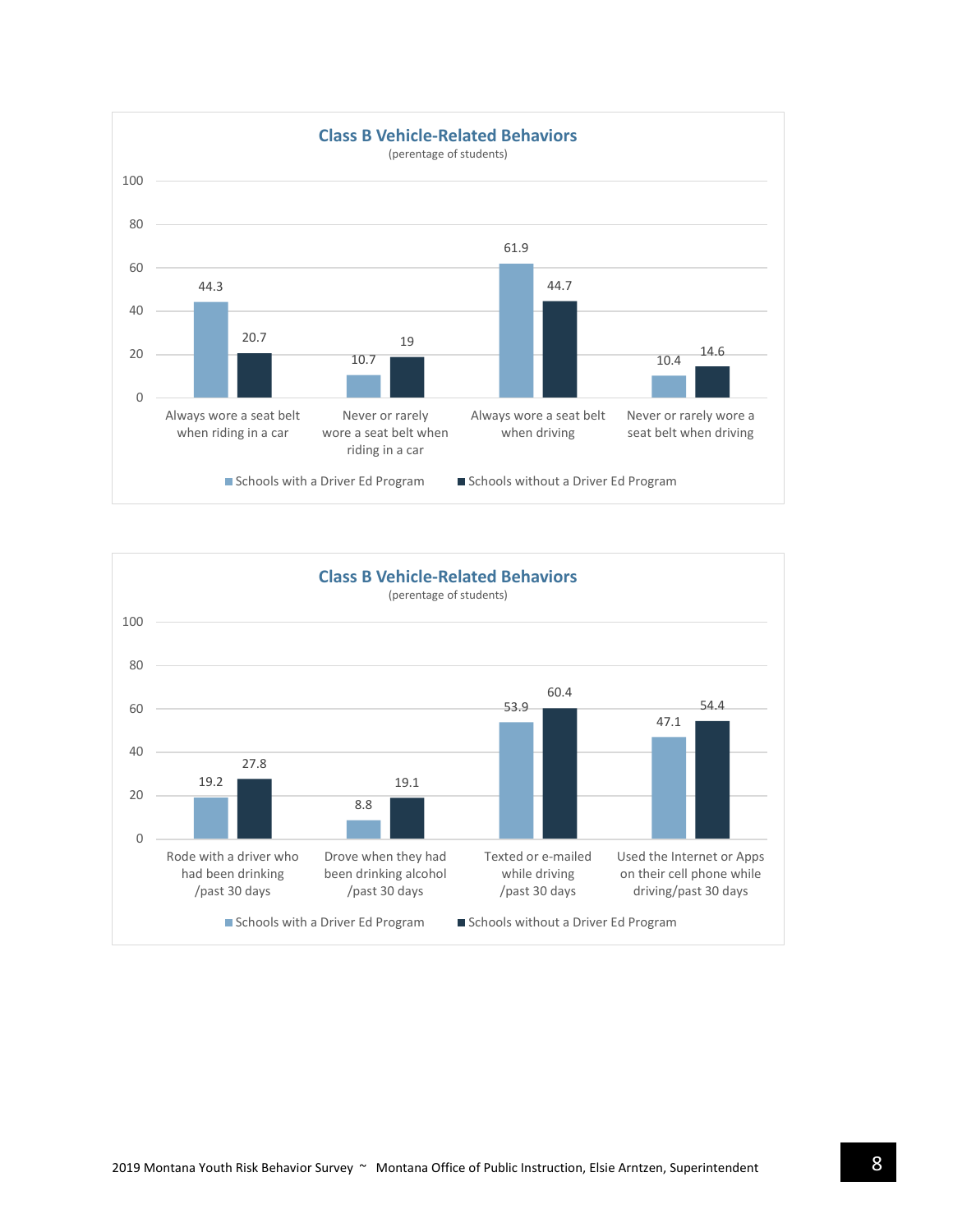